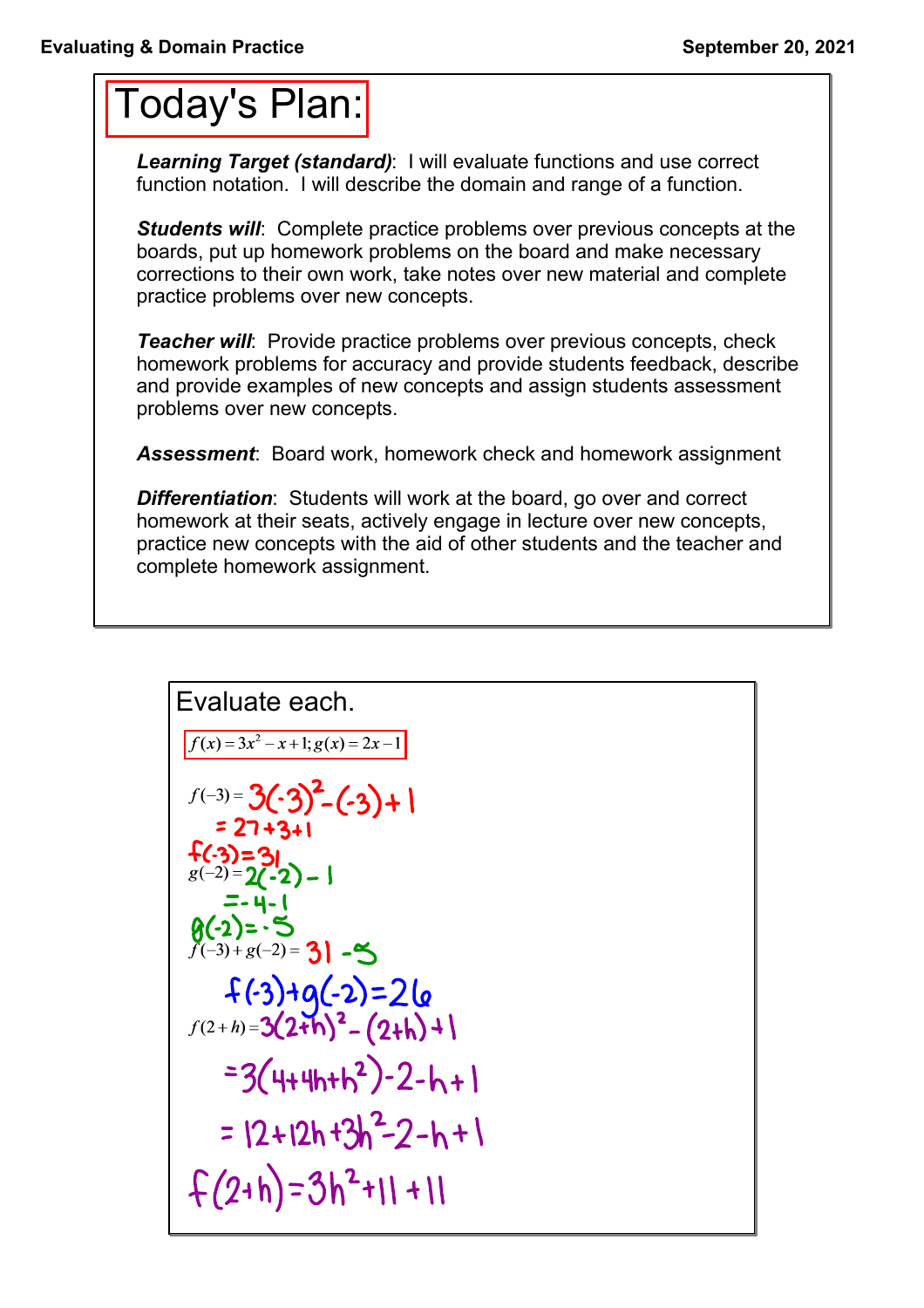Evaluate each.  
\n
$$
\frac{F_{(x)} = -2x^2-3x+1}{f'(x) = -2a^2-3a+1}
$$
\n
$$
f(a+h) = -2(a+h)^2-3a+h+1
$$
\n
$$
= -2(a^2+2a+h+1)^2-3a-3h+1
$$
\n
$$
f(a+h) = -2a^2-4ah-2h^2-3a-3h+1
$$
\n
$$
\frac{f(a+h)-f(a)}{h} = \frac{(-2a^2-4ah-2h^2-3a-3h+1)-(-2a^2-3a+1)}{h}
$$
\n
$$
= -\frac{2a^2-4ah-2h^2-3a-3h+1+2a^2+3a-1}{h}
$$
\n
$$
= -\frac{4ah-2h^2-3h}{h}
$$
\n
$$
\frac{f(a+h)-f(a)}{h} = -4a-2h-3
$$

Find the domain of the given function:  
\n
$$
f(x) = \frac{x+1}{x^2 - 3x - 4}
$$
\n
$$
f(x) = \frac{x+1}{x^2 - 3x - 4}
$$
\n
$$
f(x-4)(x+1) = 0
$$
\n
$$
f(x-4)(x+1) = 0
$$
\n
$$
f(x-4)(x+1) = 0
$$
\n
$$
f(x-4)(x+1) = 0
$$
\n
$$
f(x) = \frac{x+1}{x^2 - 3x - 4}
$$
\n
$$
f(x) = \frac{x+1}{x^2 - 3x - 4}
$$
\n
$$
f(x-4)(x+1) = 0
$$
\n
$$
f(x) = \frac{x+1}{x^2 - 3x - 4}
$$
\n
$$
f(x) = \frac{x+1}{x^2 - 3x - 4}
$$
\n
$$
f(x) = \frac{x+1}{x^2 - 3x - 4}
$$
\n
$$
f(x) = \frac{x+1}{x^2 - 3x - 4}
$$
\n
$$
f(x) = \frac{x+1}{x^2 - 3x - 4}
$$
\n
$$
f(x) = \frac{x+1}{x^2 - 3x - 4}
$$
\n
$$
f(x) = \frac{x+1}{x^2 - 3x - 4}
$$
\n
$$
f(x) = \frac{x+1}{x^2 - 3x - 4}
$$
\n
$$
f(x) = \frac{x+1}{x^2 - 3x - 4}
$$
\n
$$
f(x) = \frac{x+1}{x^2 - 3x - 4}
$$
\n
$$
f(x) = \frac{x+1}{x^2 - 3x - 4}
$$
\n
$$
f(x) = \frac{x+1}{x^2 - 3x - 4}
$$
\n
$$
f(x) = \frac{x+1}{x^2 - 3x - 4}
$$
\n
$$
f(x) = \frac{x+1}{x^2 - 3x - 4}
$$
\n
$$
f(x) = \frac{x+1}{x^2 - 3x - 4}
$$
\n
$$
f(x) = \frac{x+1}{x^2 - 3x - 4}
$$
\n
$$
f(x) = \frac{x+1}{x^2 - 3x - 4}
$$
\n
$$
f(x) = \frac{x+
$$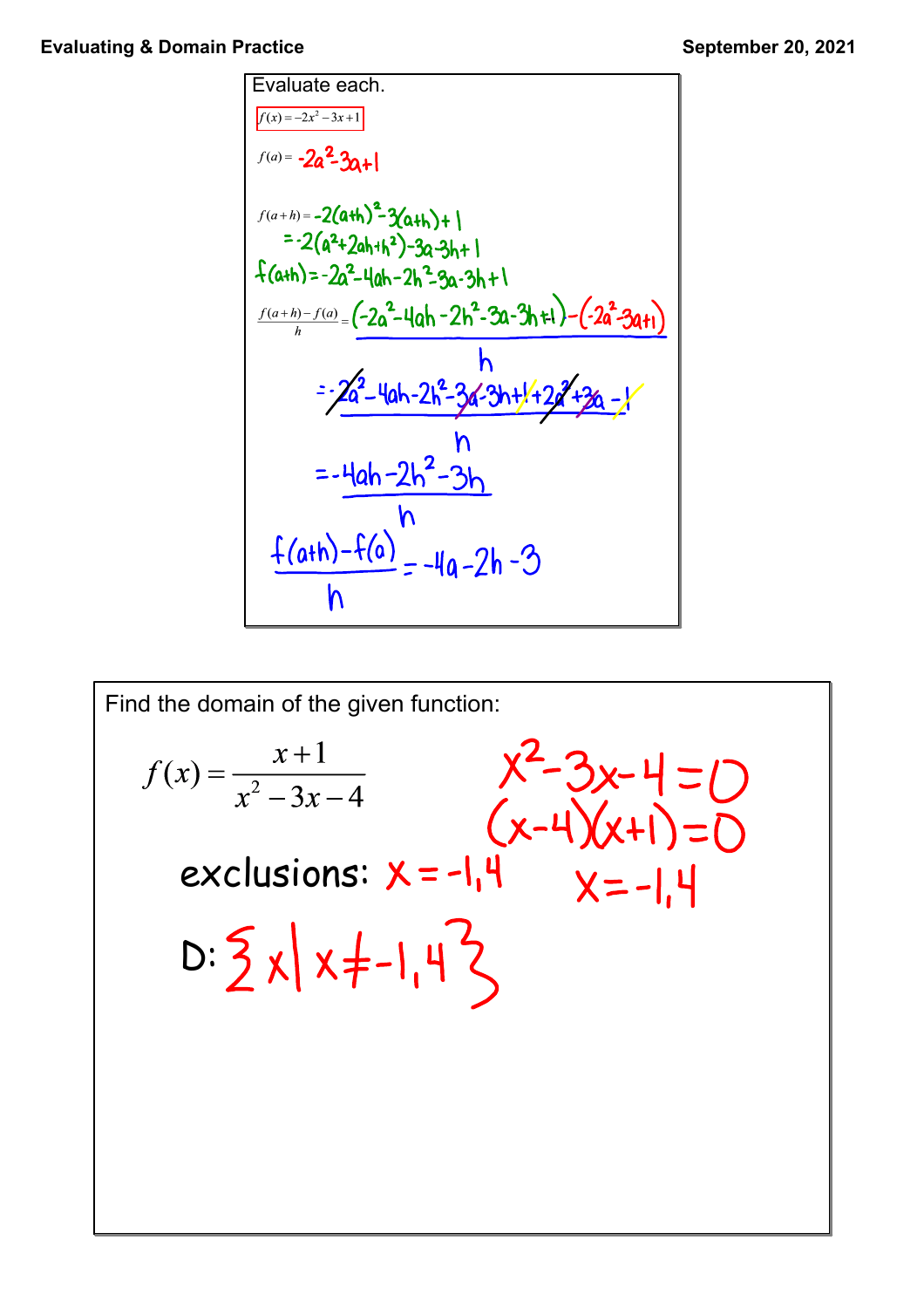

Find the domain of the given function:

$$
f(x) = \sqrt{x^2 + 5}
$$

exclusions: none  $D:$   $\boldsymbol{\mathsf{K}}$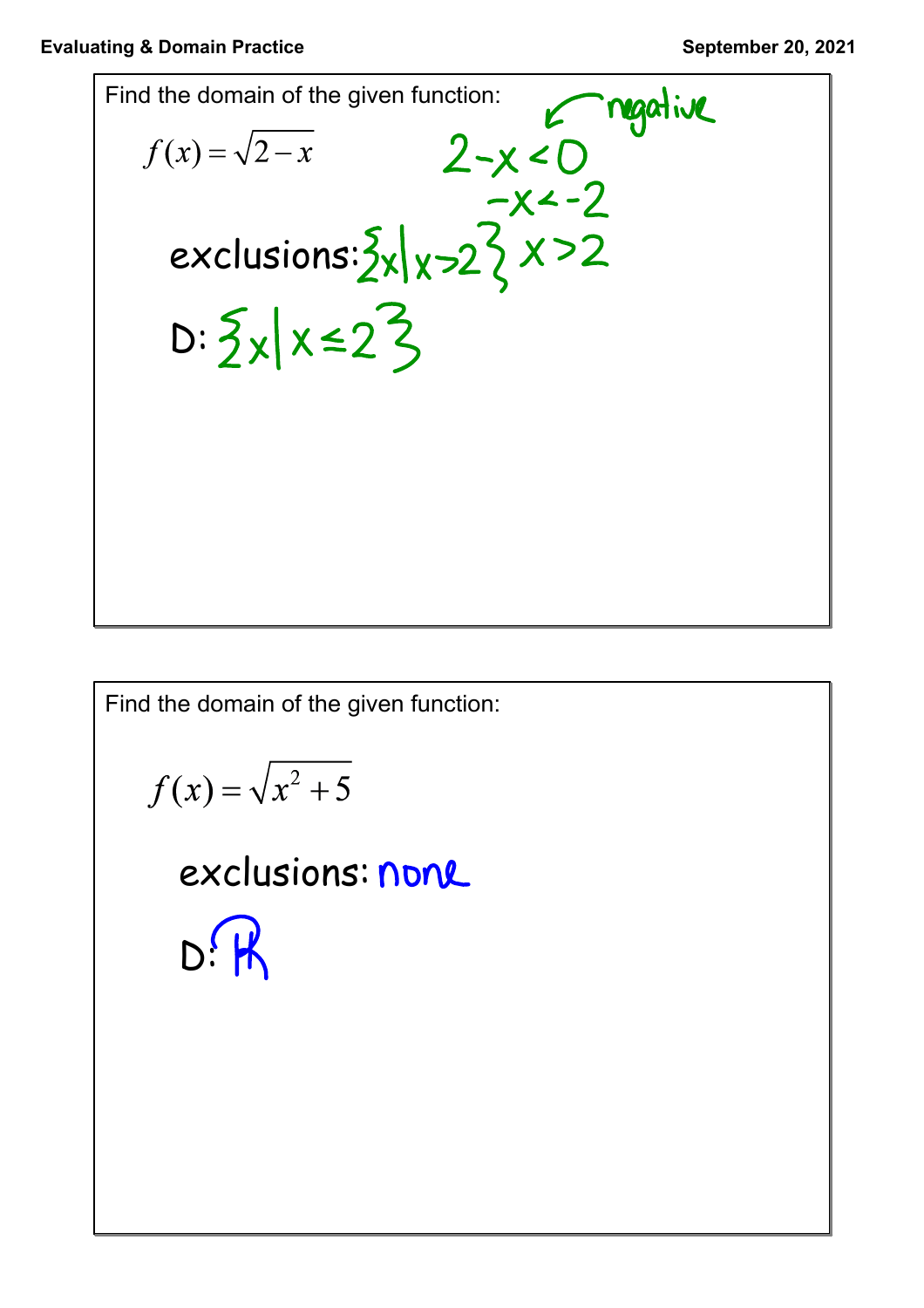